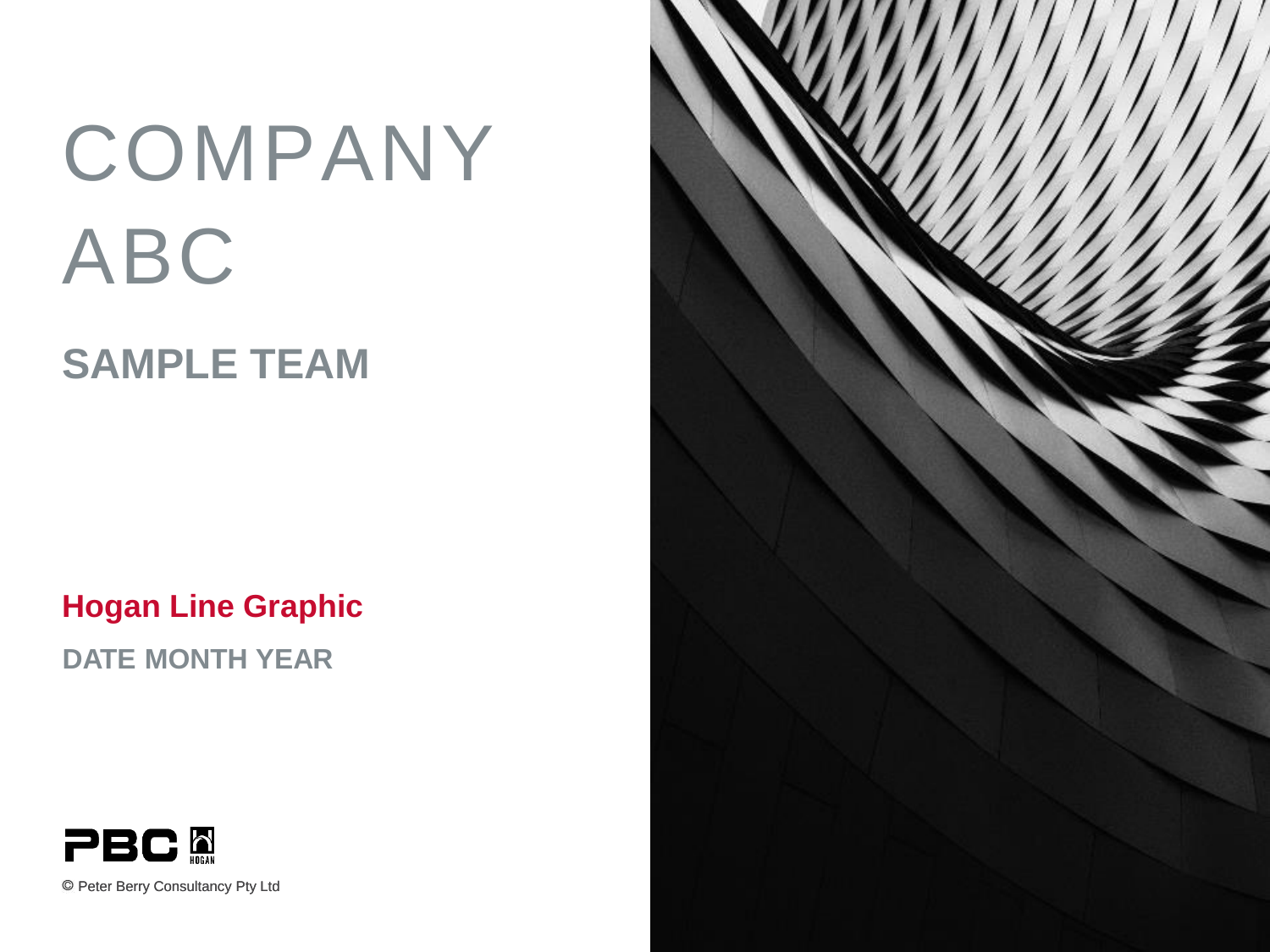## **Company**



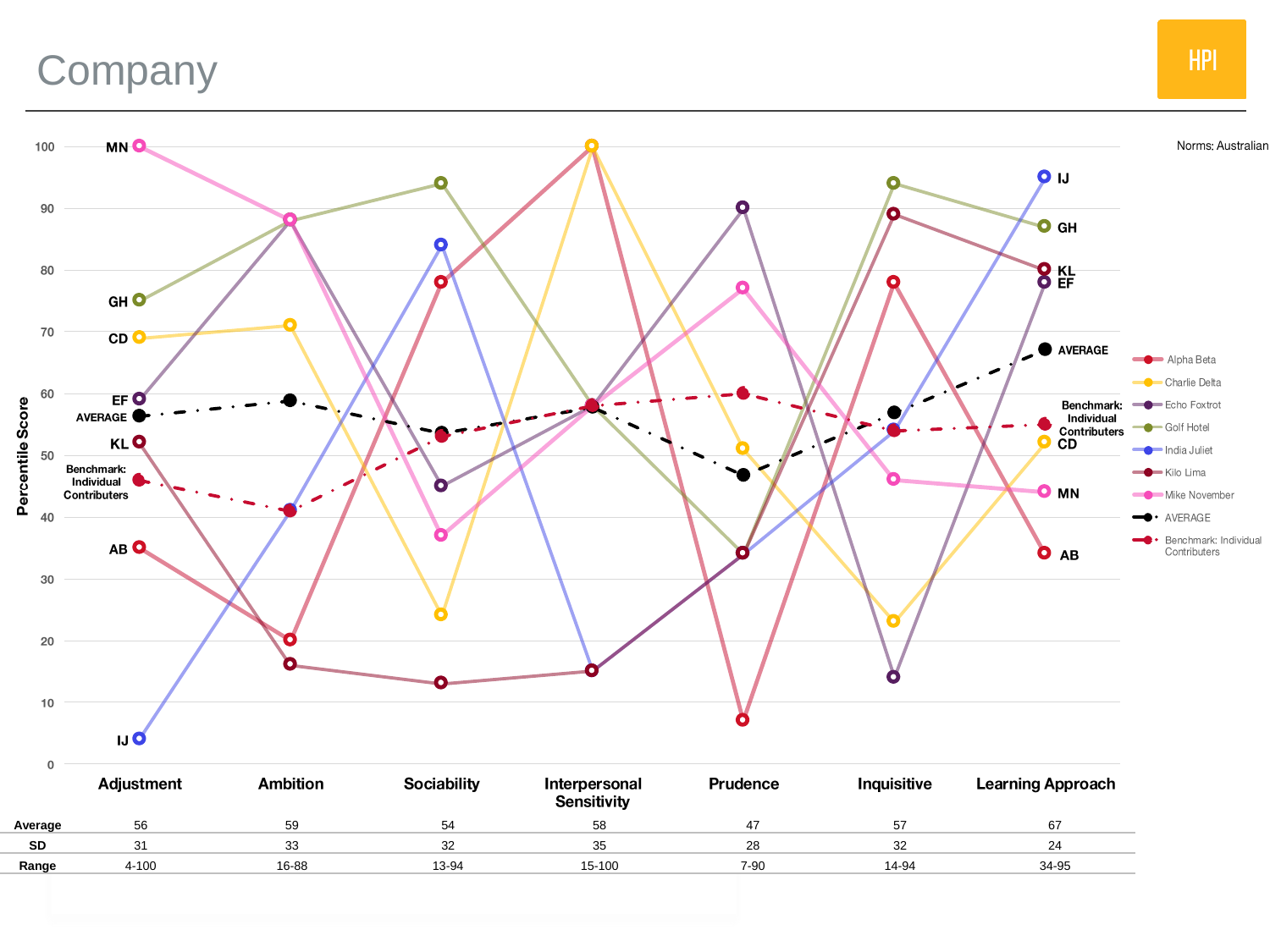## **The Bright Side of Personality**

#### **Describes your typical approach to work and interacting with others**

| <b>Scale</b>                        | <b>Low Scorers tend to be:</b>                                                                           | <b>High Scorers tend to be:</b>                                                                              |
|-------------------------------------|----------------------------------------------------------------------------------------------------------|--------------------------------------------------------------------------------------------------------------|
| <b>Adjustment</b>                   | Vigilant, self-aware, strong sense of urgency<br>Pessimistic, tense/moody, stress-prone                  | Resilient, optimistic, composed, stress-tolerant<br>Overly self-assured, resists feedback, arrogant          |
| <b>Ambition</b>                     | Supportive, team-oriented, great team-player<br>Lower confidence, competitive energy, drive              | Self-confident, driven, energetic, persistent, leader-like<br>Forceful, competitive, becomes restless easily |
| <b>Sociability</b>                  | Task-focused, business-like, good listening skills<br>Low-impact communication style, socially reactive  | Socially proactive, team-oriented, communicative<br>Distractible, over-talks, poor listening skills          |
| Interpersonal<br><b>Sensitivity</b> | Direct, frank, straightforward communication<br>Potentially insensitive, imperceptive, or abrasive       | Diplomatic, friendly, perceptive, sensitive<br>Potentially "too soft" with feedback, conflict-avoidant       |
| <b>Prudence</b>                     | Flexible, ambiguity-tolerant, comfortable with change<br>Inattentive to details, disorganised, impulsive | Rule-following, process-focused, organised<br>Rigid/inflexible, change resistant, overly compliant           |
| <b>Inquisitive</b>                  | Pragmatic, level headed, strong implementer<br>Overly tactical, short-term view of problems              | Strategic, idea-oriented; creative, curious<br>Low process/execution focus, easily bored                     |
| Learning<br>Approach                | Hands-on, application-focused, practical learner<br>"Just in time" learner, may seem uninformed          | Up-to-date, continuous, "traditional" learner<br>Possibly too pedantic or a "know it all"                    |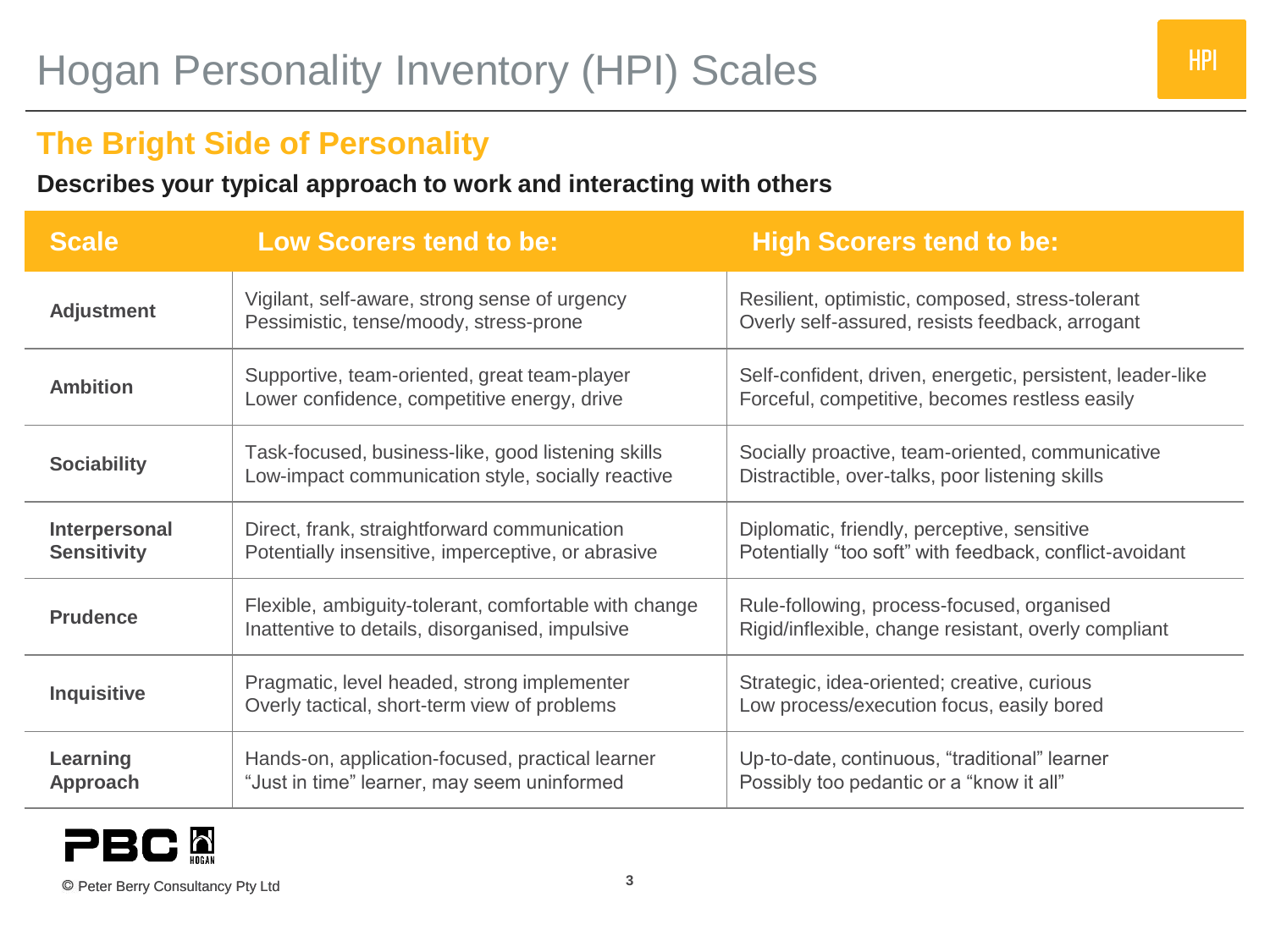# **Company**

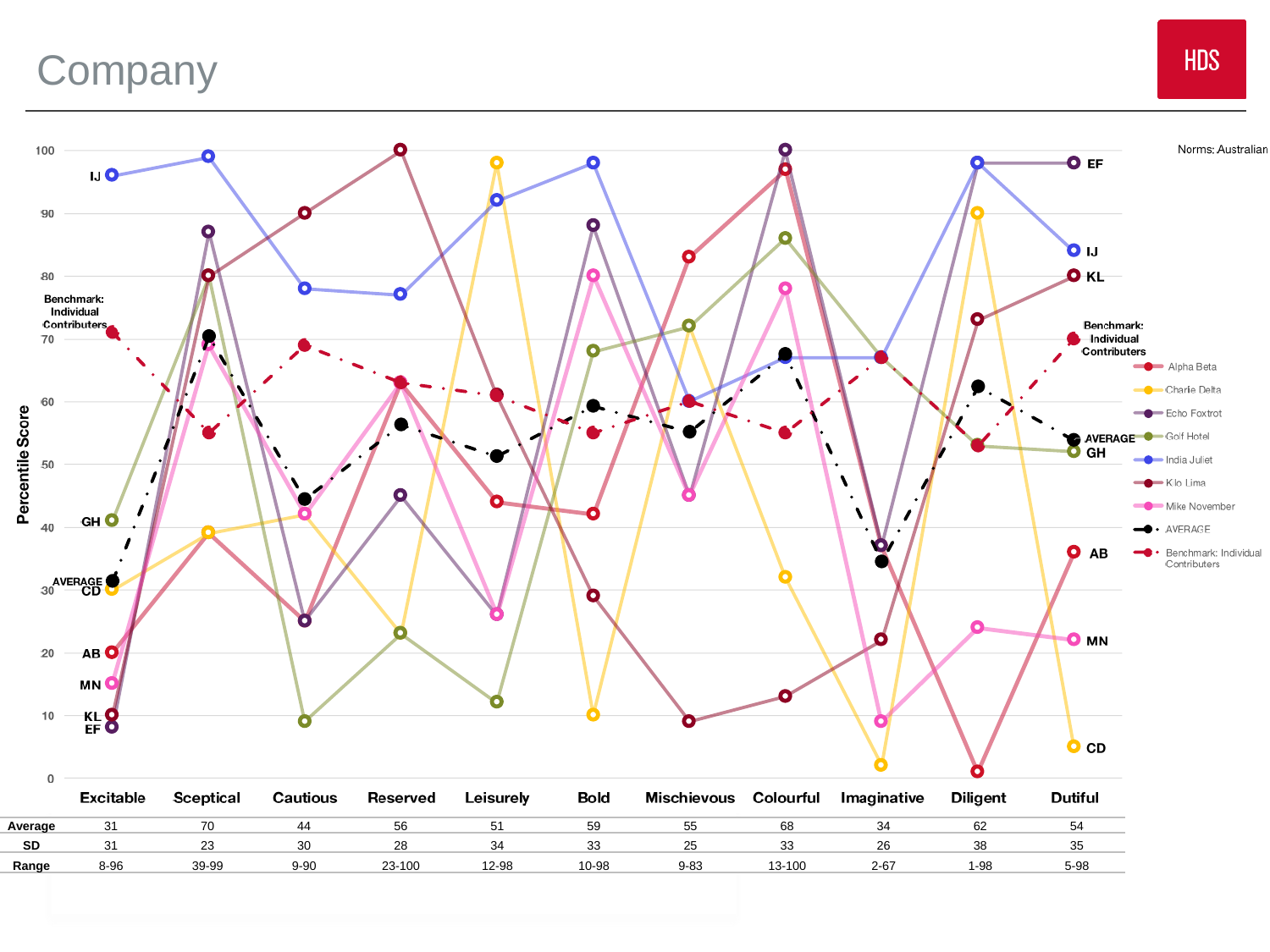### **The Dark Side of Personality**

Over-used strengths capable of impeding your performance

| <b>Scale</b>       | <b>Everyday Strengths</b>            | <b>Stress - Induced Derailers</b>                      |
|--------------------|--------------------------------------|--------------------------------------------------------|
| <b>Excitable</b>   | Intense, passionate, energetic       | Volatile, moody, unpredictable                         |
| <b>Skeptical</b>   | Perceptive, shrewd, insightful       | Cynical, distrustful, fault-finding                    |
| <b>Cautious</b>    | Careful, compliant, thorough         | Risk-averse, tentative, fears failure                  |
| <b>Reserved</b>    | Thick-skinned, tough, objective      | Withdrawn, harsh, uncommunicative                      |
| <b>Leisurely</b>   | Independent, cooperative, agreeable  | Stubborn, irritable, passive-aggressive                |
| <b>Bold</b>        | Confident, aggressive, assertive     | Arrogant, overconfident, feedback-resistant            |
| <b>Mischievous</b> | Charming, daring, interesting        | Risk-taking, impulsive, untrustworthy                  |
| <b>Colourful</b>   | Outgoing, dynamic, socially-skilled  | Dramatic, attention-seeking, distractible              |
| Imaginative        | Innovative, experimental, creative   | Eccentric, flighty, impractical, lacks follow through  |
| <b>Diligent</b>    | Detailed, hardworking, conscientious | Micromanaging, perfectionistic, difficulty delegating  |
| <b>Dutiful</b>     | Supportive, eager to please, loyal   | Deferential, ingratiating, afraid to act independently |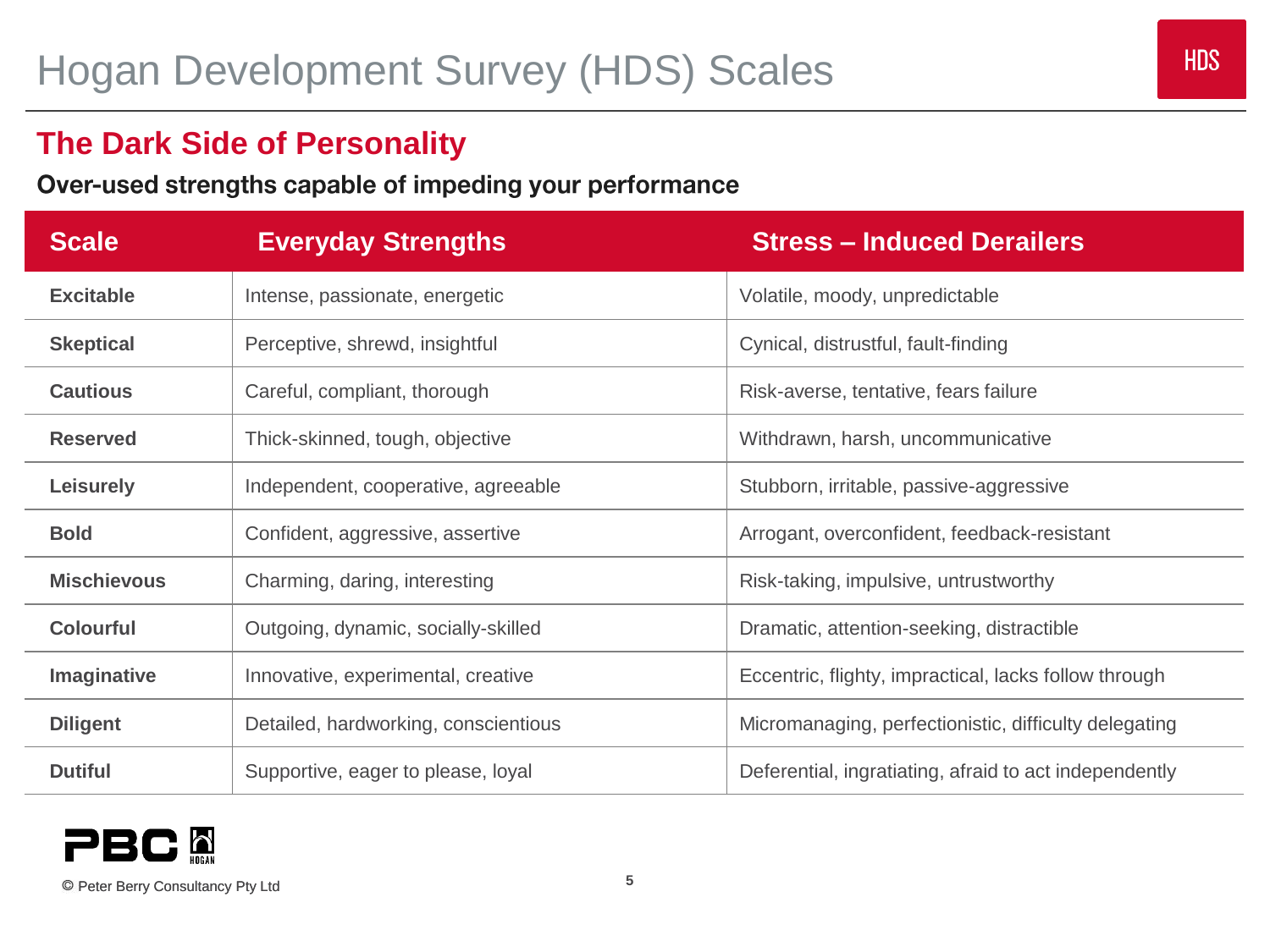# **Company**

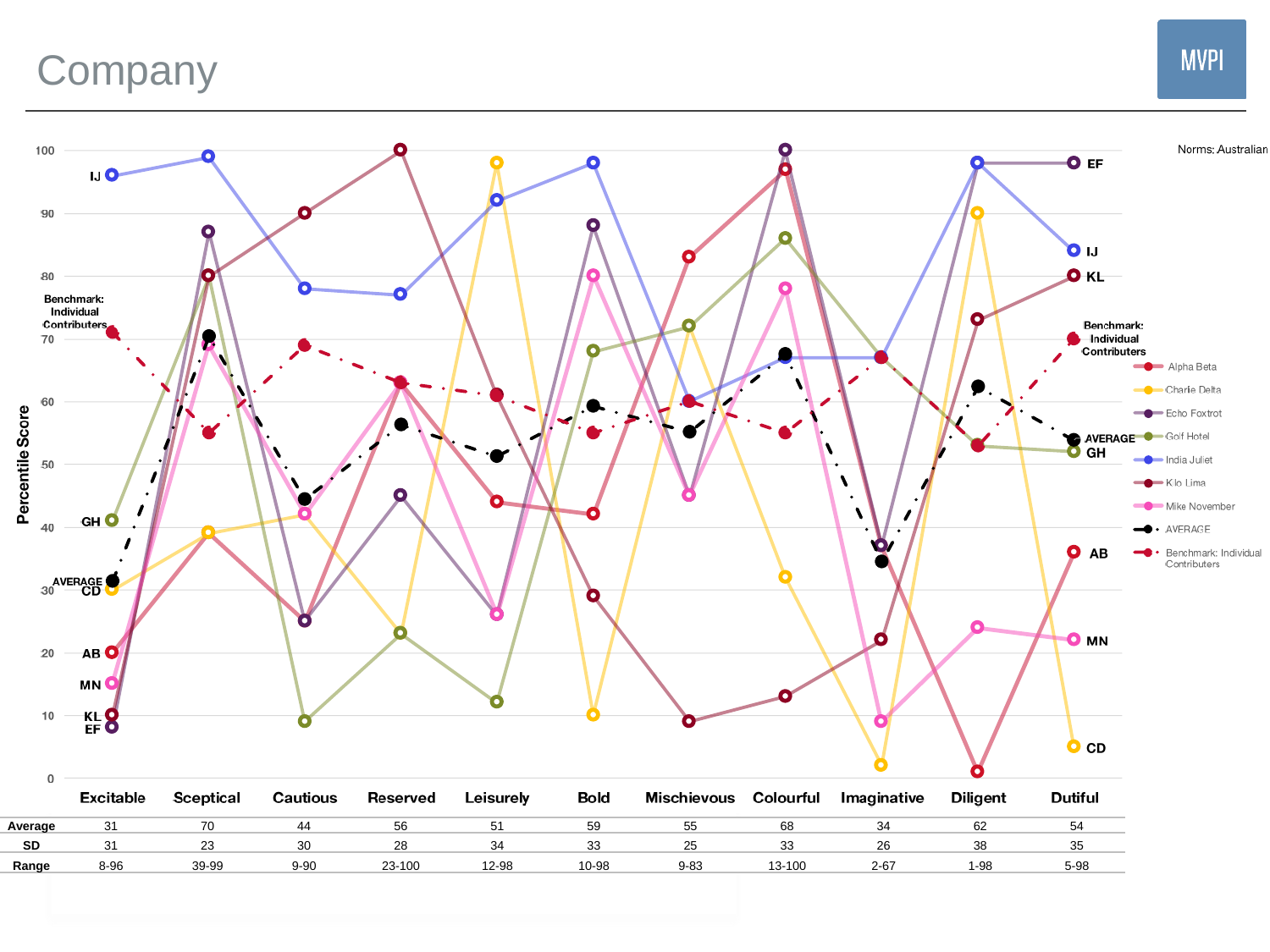## **The Inside of Personality**

#### **Describes workplace values you consider most motivating & rewarding**

| <b>Scale</b>       | <b>Lower Scorers value:</b>                                   | <b>Higher Scorers value:</b>                                 |
|--------------------|---------------------------------------------------------------|--------------------------------------------------------------|
| <b>Recognition</b> | Modesty, sharing credit, "behind the scenes" roles            | Notoriety, public praise, high visibility roles              |
| <b>Power</b>       | Cooperation, democratic decision-making                       | Authority, advancement, competition, influence               |
| <b>Hedonism</b>    | Professionalism, self-discipline, formality                   | Fun, variety, excitement, light-hearted cultures             |
| <b>Altruistic</b>  | Personal responsibility, self-reliance, productivity          | Helping others, coaching, providing service                  |
| <b>Affiliation</b> | Privacy, task-focus, minimal interruptions                    | Networking, relationships, teamwork, belongingness           |
| <b>Tradition</b>   | Progress, change, diversity, autonomy                         | Conservatism, convention, principled standards of<br>conduct |
| <b>Security</b>    | Risk-taking, limit-testing, flexibility                       | Structure, order, predictability, minimizing risk            |
| <b>Commerce</b>    | Generosity, people over profits, less focus on bottom<br>line | Profitability, making money, focus on bottom line            |
| <b>Aesthetics</b>  | Functionality, pragmatics, substance over form                | Quality, style, brand image, product "look and feel"         |
| <b>Science</b>     | Action, intuition, experience-based decisions                 | Analysis, data-driven decisions, rational arguments          |
|                    |                                                               |                                                              |